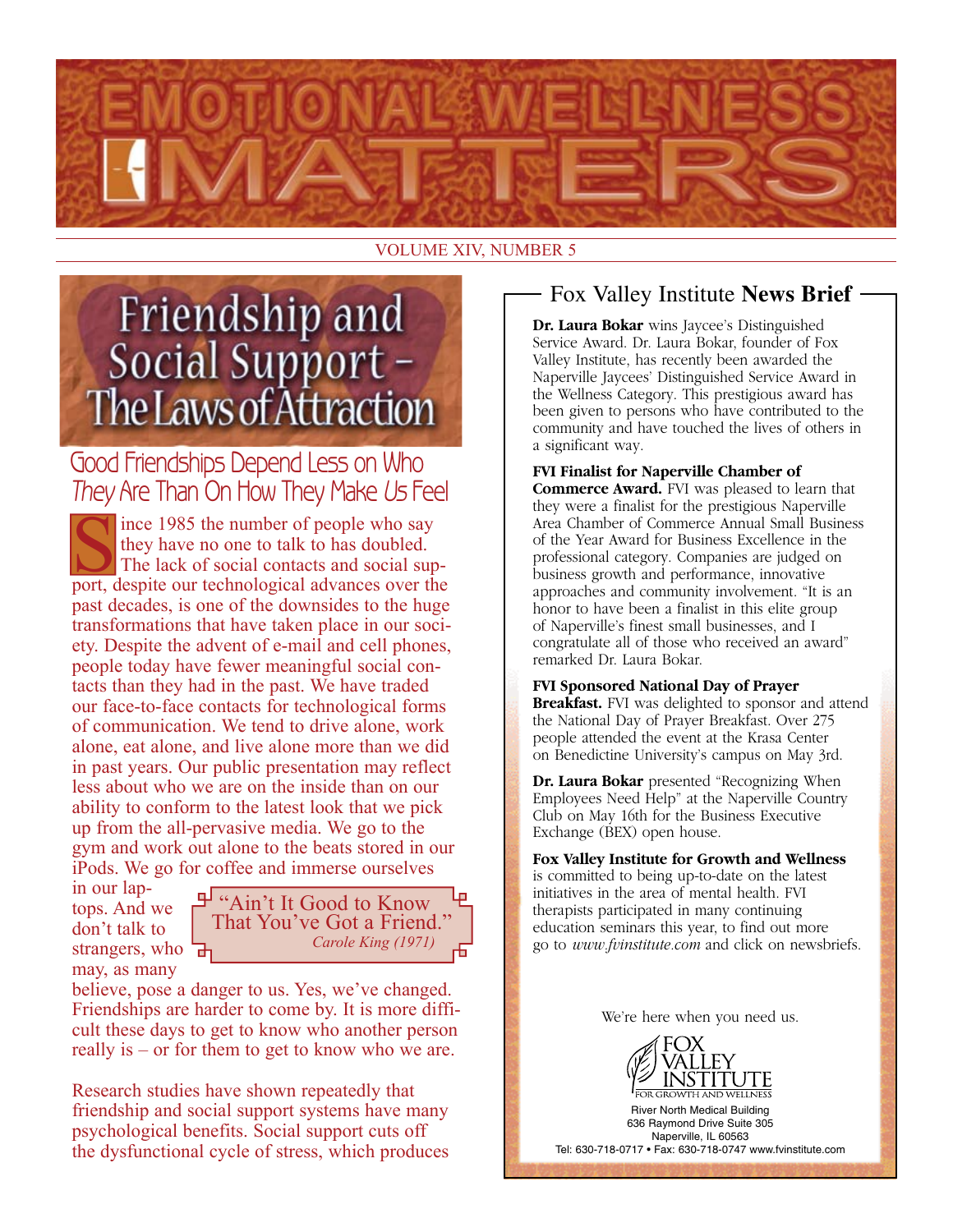physiological responses such as increased heart rate, breathing, and blood pressure. Just having another person nearby will reduce stress when people perform difficult tasks. And it also takes a load off when you need help in doing some of your tasks of the day – certainly a stress reducer.

Spending time with a good, supportive friend will calm us and uplift our mood. We feel better when we talk things through with a trusted friend. When we hear ourselves talk, we can often get to the root of what is bothering us without the listener's having to say a word. Social support validates us. We don't feel so alone when there is a trusted friend nearby to say that the same things have happened to them – or merely says, "I understand." Social connections help us to feel better about ourselves. Good friends make us feel good, and we feel that we're part of a larger whole. When we have a supportive social network, we can face life's everyday problems with the feeling that we have the backing of others who care about us.

Social support also has physical benefits. People who have social connections bounce back more quickly from surgeries and illnesses than those without support. A study of people with heart disease found that people with a good friend to confide in lived substantially longer than those who didn't have a support network. Research has also found that social support can increase your body's natural immunity. A well-known study found that women with advanced breast cancer who attended a weekly support group lived twice as long as those who did not. It has also been found that lonely people sleep less soundly, wake more frequently during the night, and had less regenerative deep sleep that those with good social support networks.

#### The Elements of Friendship

What are the characteristics of a friendship? Who is likely to become our friend? The following variables have been found to be associated with the establishment of a friendship.

Physical Proximity – A person who lives near us, or with whom we have regular contact, may become a friend. In apartment buildings, people who live on the same floor are likelier to become friends than people who live on different floors, and the people who live near the mailbox or the

stairs have the most friends of all. Our friends tend to be coworkers, classmates, and people we see regularly at the gym or in the elevator.

Frequency  $+$  The more often we see a person, the more likely this person will become a friend. Thus, a person we see at work or in class everyday has the potential to be a friend.

Common Interests – People who join groups based on a hobby or another interest are likely to make friends with other group members. They know and have an interest in the same information, and this prompts people to enter into conversations and engage in the same activities. For example, hiking clubs, gourmet food sharing groups, and reading groups attract people with a common interest – and friendships emerge from these groups.

Common Demographic Characteristics – We tend to make friends most easily with people of the same general background in terms of age, gender, and socioeconomic status. Our shared backgrounds allow for comfort with the other person and a common general approach toward dealing with the world.

 $Self-Disclosure - The point at which an interac$ tion moves from acquaintanceship to friendship is when one person starts to talk about his or her own life. Self-disclosure has to be mutual and balanced between the two people in order for a friendship to start. It starts out with the exchange of minimal information and then moves into higher degrees of self-disclosure as the friendship develops. If one person does all the talking and the other person has little to say, the balance between the two people is not achieved and a friendship is less likely to occur.

 $Reciprocity - A healthy firendship carries with$ it a sense of equality between the two people. If you disclose personal information, you expect that the other person will reveal personal information at about the same rate that you do. In fact, we tend to "test" the other person to see if they talk about themselves to the same degree that we have. Reciprocity, however, goes further than self-disclosure. If we do a favor for a friend, we expect the same general behavior in

**This newsletter is intended to offer general information only and recognizes that individual issues may differ from these broad guidelines. Personal issues should be addressed within a therapeutic context with a professional familiar with the details of the problems. ©2007 Simmonds Publications: 5580 La Jolla Blvd., #306, La Jolla, CA 92037 Website ~ www.emotionalwellness.com**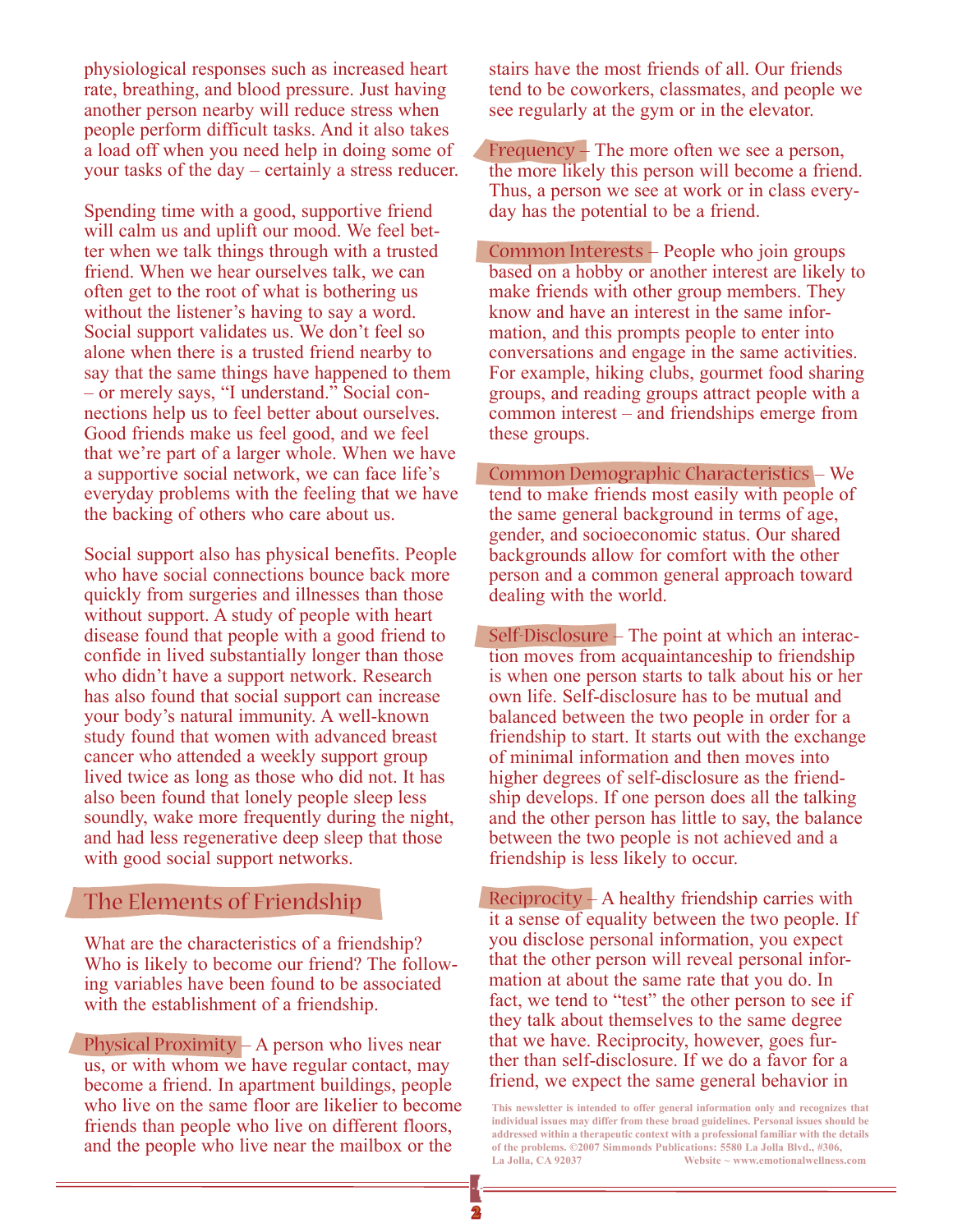return. If you drive to the group one night, you expect that your friend will drive another night – or at least repay the favor in another way that has equal value (although openly keeping a ledger of favors can doom a friendship). Friends are people who generally do as much for us as we do for them.

 $Intimaxy - Once self-disclosure and reciprocity$ have been established in a friendship, the final variable is the ability of the two people to establish an appropriate level of intimacy between them. Intimacy involves emotional expression and ideally includes unconditional support of the other person. That is, we accept the other person without placing value judgments on him or her. A friendship with intimacy also includes trust and loyalty. An intimate friendship is one in which we feel that we can be ourselves. We'll be valued and accepted just for being who we are. It makes us feel alive and warm. In other words, a good friendship depends less on who the other person is than on how they make us feel.

## 回 GIVING IS MORE EFFEC-TIVE THAN RECEIVING.

One important component of friendship is that money cannot buy friends. You can pick up the tab for other people, but that does not ensure that you will now have friends. True friendship depends on much deeper features than the superficial act of buying things for people. In fact, it has been found that we value a friendship more if we give to another person rather than receiving from them. Perhaps by doing something for someone else, we enhance their value in our own eyes in order to justify why we have given to them. Giving makes us like the other person more – and allowing them to give to us makes them like us more. The American statesman, Benjamin Franklin, used this idea in dealing with people. When someone was antagonistic toward him, he would ask them for a favor, such as to borrow a book. This led the other person to change their perception of him in a more positive direction. Giving, in any case, is more effective as a life strategy than receiving.

The best friendships are those where the two people support each other's social identity. We value the place we have in society, whether it's a job or an important marker of our status

– such as being a parent or a good student or a team member. Our true friends are those who support the social identity we have established for ourselves. We tend to withdraw from people who fail to support what we are or what we do in the world. We may believe that we like our friends because of who they are as people, but the research indicates that we like them because they support who we are.

Another feature of a good friendship is that things tend to stay positive. Although self-disclosure is an important component of a friendship, when people constantly talk about their problems or use the friendship as a place only to vent their life frustrations, the friendship is put under strain. When one person stays negative within a friendship, the other person might start avoiding the interaction. The intimacy of friendship has to be enjoyable. The more we feel good about the other person, the more likely we are to invest the time to keep the friendship alive and thriving. A good friendship is exciting – and it's fun.

## How are Men and Women Different in Their Friendships?

It has been well established that intimacy is a crucial component of a good friendship. However, men and women express their intimacy in different ways.

Women tend to express intimacy on an emotional level. They share information about themselves, talk more about feelings, and try to understand their relationships, their careers, their health, or their state of mind. They are more interested in sharing and disclosing feelings rather than in problem-solving. The emphasis is on "processing feelings" – talking and listening, and, as they do this, validating the other person.

Men, on the other hand, share their affection for their friends using what has been called "covert intimacy." Rather than focusing on processing feelings, men share intimacy by helping each other or problem-solving. The emphasis is on "doing" rather than "being." They talk more about topics outside of the personal realm – like cars, computer games, politics, or finance. Their expression of affection often takes the form of razzing each other, which is understood by men to be a form of bonding.

响